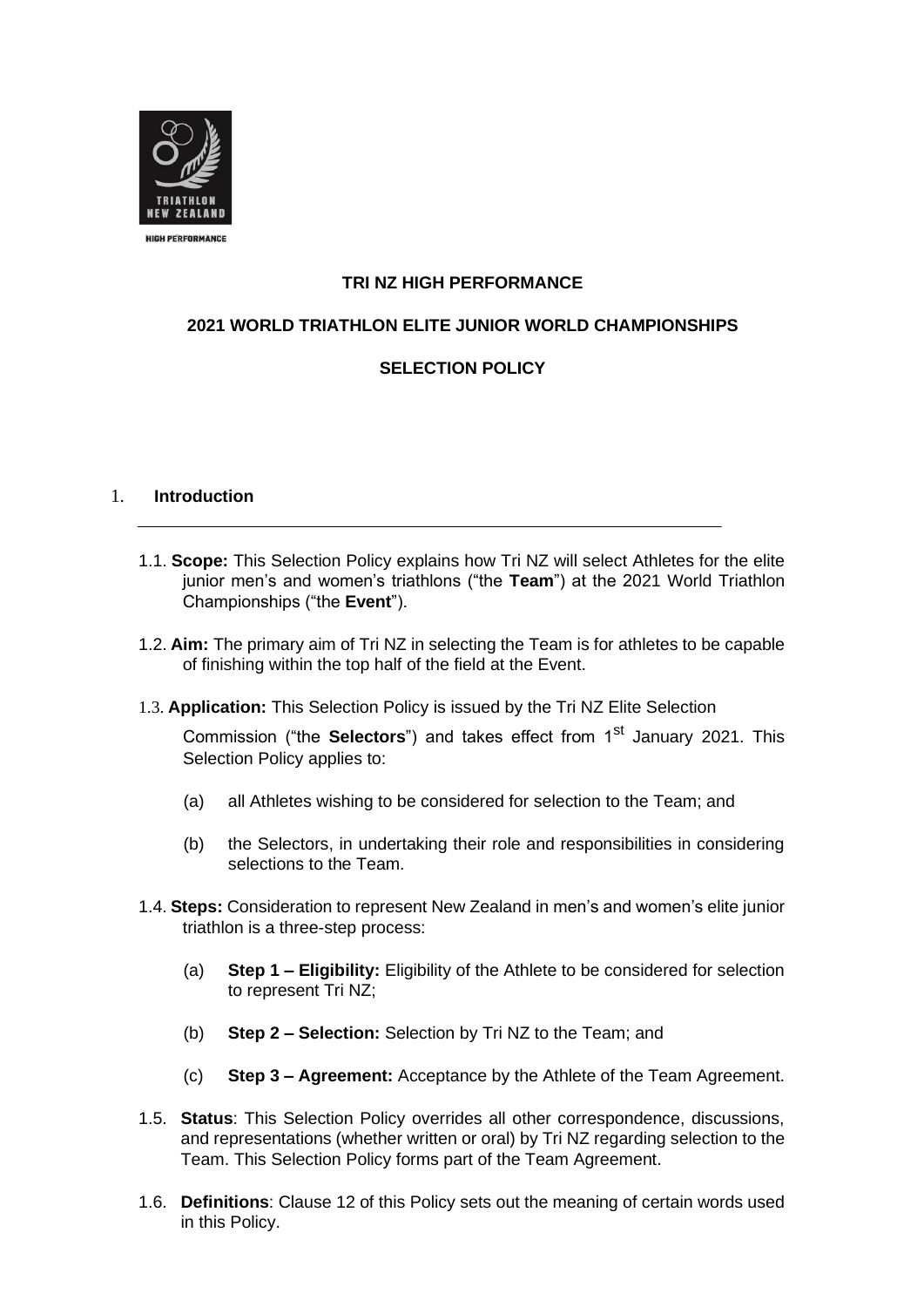#### 2. **Qualification of Quota Places**

2.1. **Qualification Criteria:** New Zealand must qualify quota places in the Event in accordance with the World Triathlon Rules. The securing of a quota place in the Event by an Athlete (whether or not they are an Eligible Athlete) does not guarantee that the Athlete will be selected to compete in the Event.

2.2. **Number of Quota Places:** Quota places are subject to New Zealand earning quota spots through such races or processes as may be notified to Tri NZ by the World Triathlon or Oceania Triathlon, up to a maximum of 3 men's and 3 women's places.

2.3. **Reserves:** At the time of selection, Tri NZ may or may not consider the selection of reserves. In either case, should reserves be needed prior to the Event, their selection will be considered consistent with the entirety of this Policy.

2.4. **No Obligation:** Tri NZ is not obliged to select the maximum number of Athletes permitted under the World Triathlon Rules to fill the quota places available.

# 3. **Step One – Eligibility for Selection**

- 3.1. **Eligibility:** The Selectors may only consider an Athlete for selection who is an Eligible Athlete as at the Selection Date. An Athlete will only be an Eligible Athlete if the Athlete:
	- (a) is aged 17 or over on 31 December 2021; and
	- (b) is a member of Good Standing of Tri NZ; and
	- (c) meets the eligibility requirements of Triathlon New Zealand's World Triathlon Eligibility and the World Triathlon Rules for the Event; and
	- (d) has demonstrated to the satisfaction of the Selectors they are not suffering any physical or mental impairment that would prevent them from competing in the Event to the best of their ability; and
	- (e) Has completed an Athlete Nomination form by the 12th March 2021; and
	- (f) has in the view of the Selectors not acted in such a manner so as to bring the Athlete, the sport, Tri NZ or the World Triathlon into public disrepute; and
	- (g) to Tri NZ's knowledge, has not used or administered any substance which, if it had been detected as being present in the Athlete's body tissue or fluids, would have constituted doping, or used any prohibited method or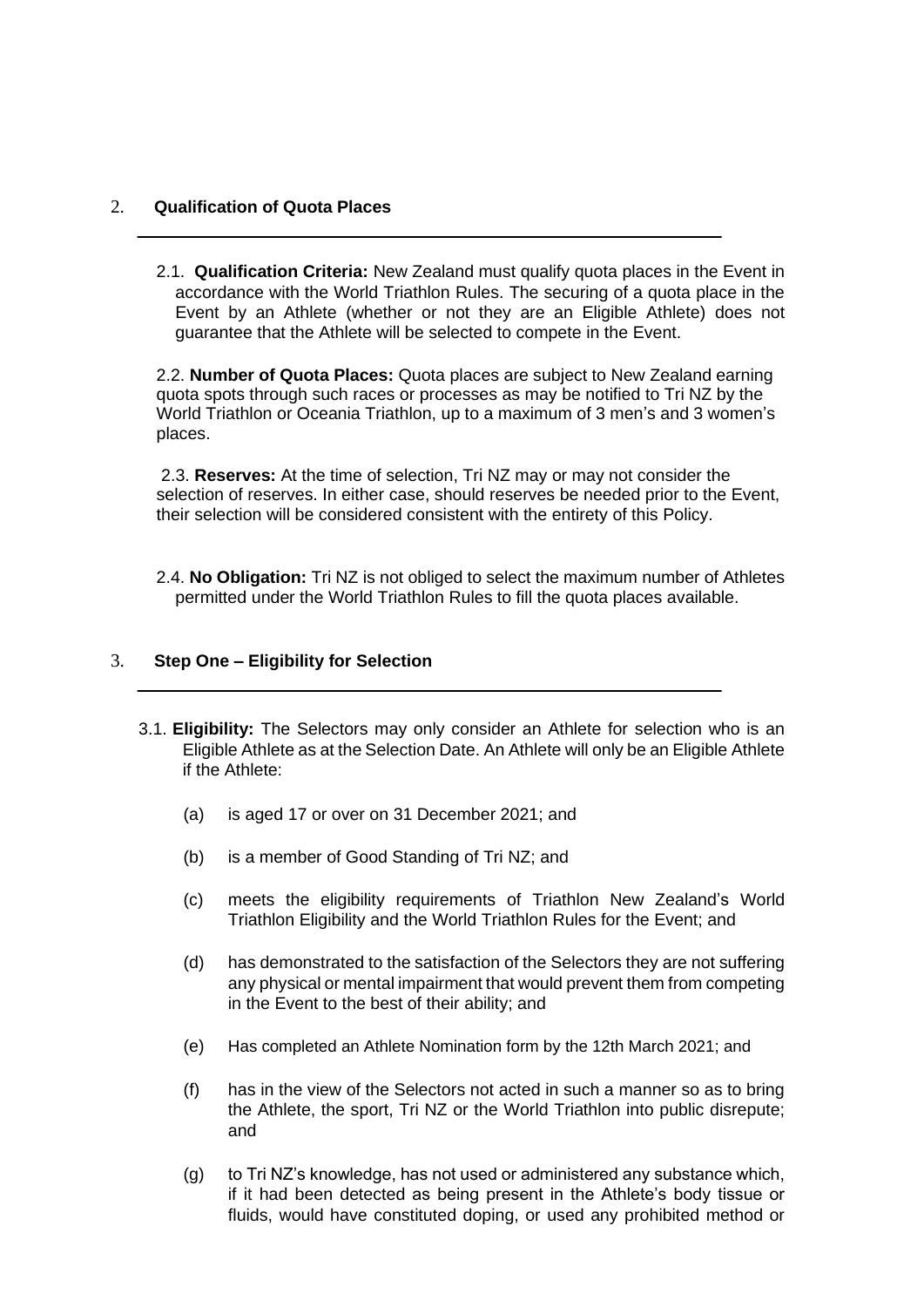committed any other doping offence as defined in Tri NZ's, World Triathlon's or WADA's regulations.

3.2. **No Selection:** If an Athlete does not meet all of the eligibility requirements specified in clause 3.1 by the Selection Date, the Athlete cannot be considered by Tri NZ for selection to the Team, unless there are exceptional reasons agreed by the Selectors.

#### 4. **Step 2 - Selection by Tri NZ**

4.1. **Selection**: Tri NZ will decide if it will select Athletes to the Team, and if it does, it will do so by the Selection Dates.

4.2. **Selection Dates**: The Selection Date is on or before 1 August, 2021 – subject to quota spots being confirmed:

- 4.3. **Selectors**: The Selectors shall decide on the Athletes to be selected in accordance with the process set out in the Selectors' Terms of Reference.
- 4.4. **Selection Criteria and Factors:** In deciding on the Athletes to select, the Selectors, must:
	- (a) apply the Selection Criteria in clause 5;
	- (b) consider any Extenuating Circumstances in accordance with clause 6;
	- (c) consider any Other Factors in accordance with clause 7; and
	- (d) in all other respects, comply with this Selection Policy.

#### 5. **Selection Criteria**

5.1. **Selection Criteria:** Subject to the terms of this Policy (including clauses 6 and 7), Athletes will be considered for selection to the Team at the sole discretion of the Elite Selection Commission (with primary consideration being given to athlete performances at the New Plymouth North Island Sprint Championships (U19) and New Zealand Secondary Schools (U19) delivered as the same wave start, on 28<sup>th</sup> March 2021.

- 5.2 **Tied Athletes**: If in the Selection Criteria in clause 5.1 above, there are more Athletes who meet the criteria than quota places available, selection will be decided by the Selectors having regard to one or more of the following factors:
	- (a) developing the potential of an Athlete for the High Performance Programme;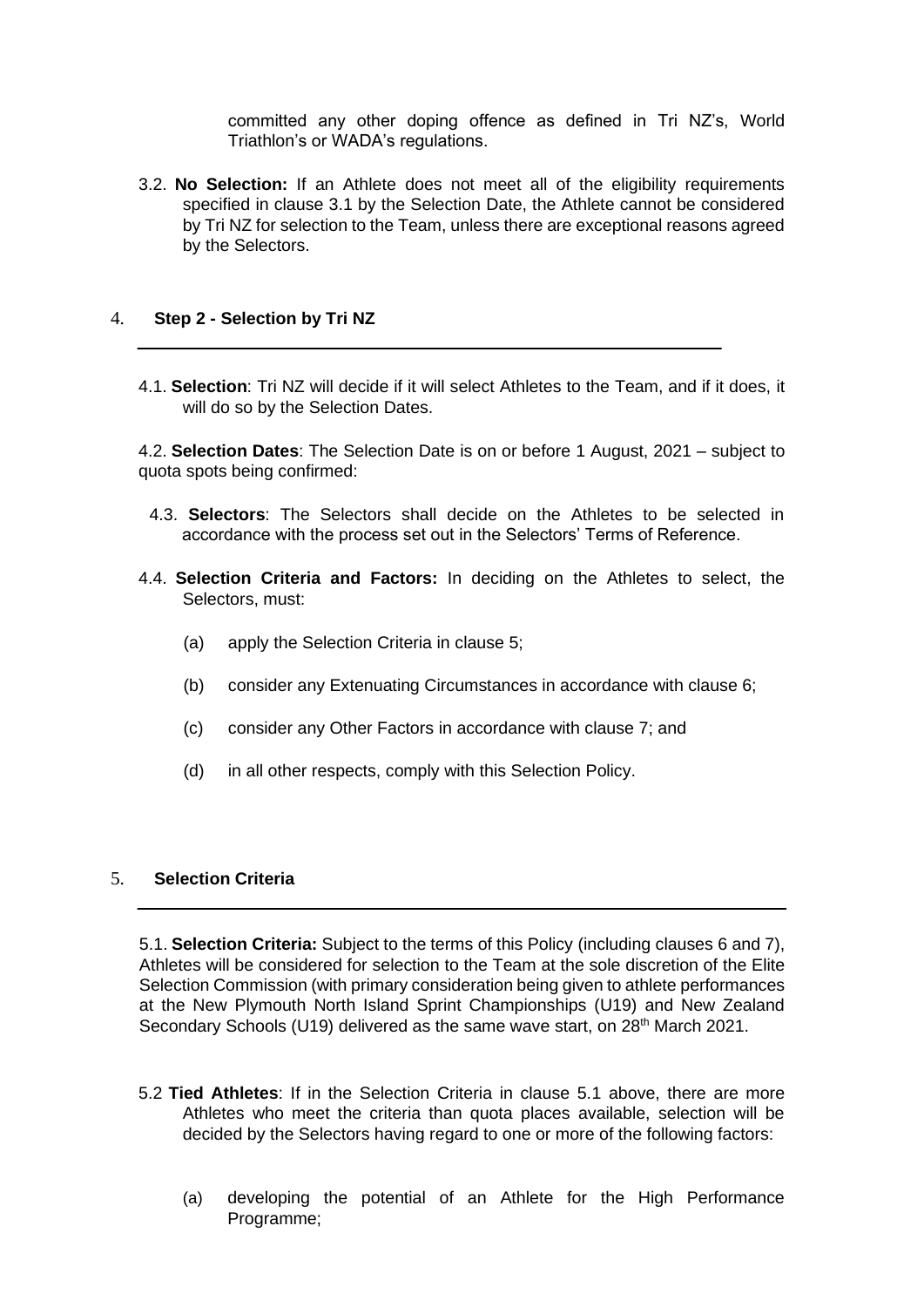- (b) an Athlete's attendance, attitude, and conduct at past competitions, training sessions, training camps, trials, and other events; and
- (c) any other information the Selectors consider relevant.

# 6. **Extenuating Circumstances**

- 6.1. **Application:** The Selectors may, in their sole discretion, consider and place weight upon any Extenuating Circumstances when considering an Athlete for selection under this Selection Policy.
- 6.2. **Notification:** An Athlete who wishes the Selectors to take Extenuating Circumstances into account in considering that Athlete's potential selection, must advise the Chair of Selectors of the specific Extenuating Circumstances in writing, with as much advance notice as possible, and:
	- (a) if the Extenuating Circumstances prevent an Athlete from competing or performing in a race, then ideally 7 days and no later than 2 hours prior to the relevant race;
	- (b) if the Extenuating Circumstances occur during a race then as soon as practicable but in no event later than 24 hours after of the completion of the race;
	- (c) if the Extenuating Circumstances occur at any other time, then as soon as practicable after it occurs.
- 6.3. **Where no Notification:** If the Chair of Selectors is not notified of any Extenuating Circumstances in accordance with clause 6.2, then the Selectors may choose not to consider such circumstances.
- 6.4. **Injury/Illness:** If the Extenuating Circumstances are injury or illness, Athletes may be required by the Selectors to provide a medical certificate and/or to undergo an examination by a health practitioner(s) nominated by the Selectors, and to provide that opinion and/or report to the Selectors. Any failure to agree to such a request may result in the Selectors being unable to consider the injury or illness as an Extenuating Circumstance.
- 6.5. **Verification:** If the Extenuating Circumstances are circumstances other than injury or illness, the Selectors may request evidence to verify the existence and details of the Extenuating Circumstances.

# 7. **Other Factors**

- 7.1. **Demonstration:** In considering any Athlete for selection, the Selectors must, in their sole discretion, be satisfied that each Athlete has demonstrated:
	- (a) the commitment to maintain an appropriate level of fitness, training and competition to compete in the Event to the best of their ability; and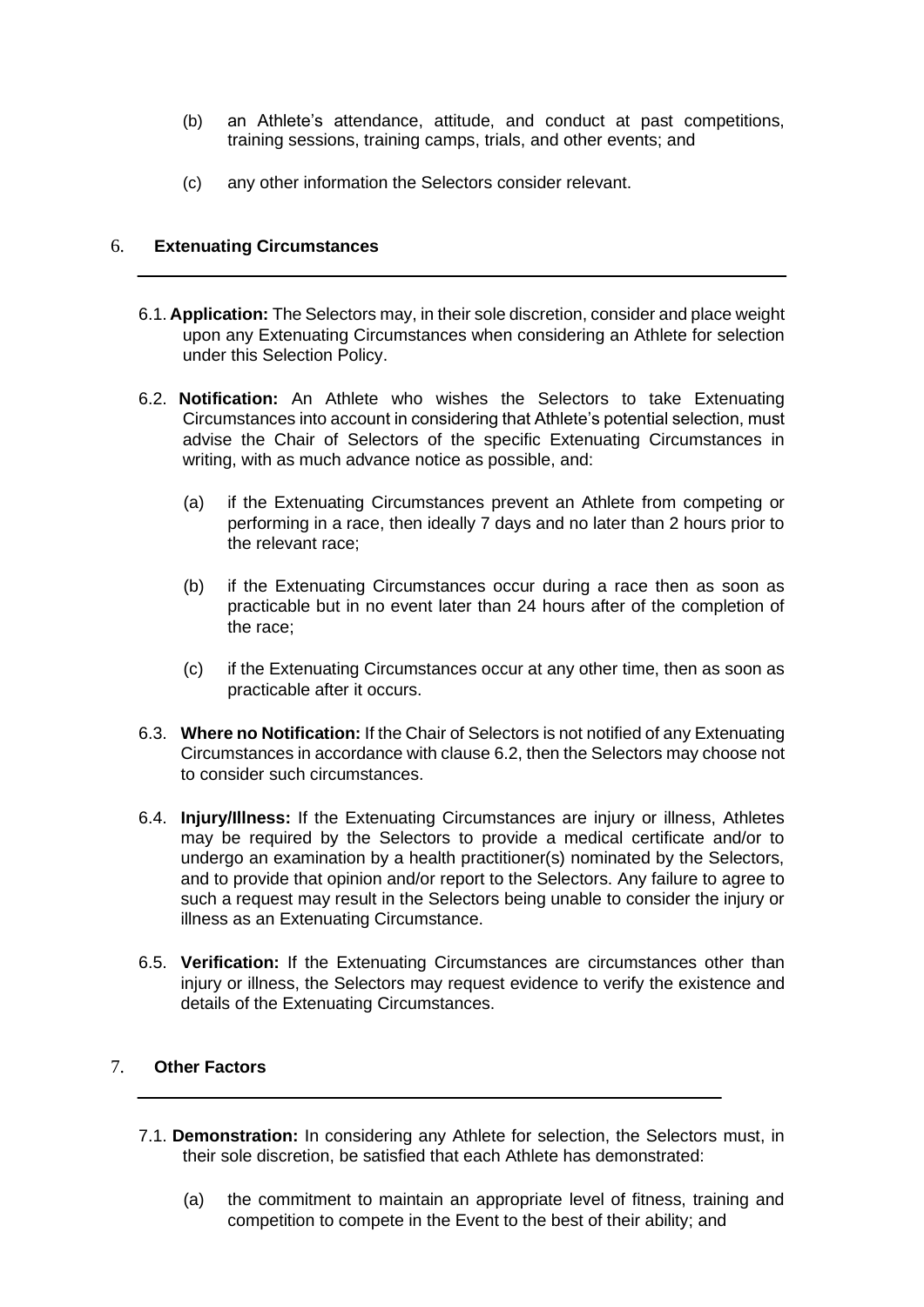- (b) a strong team ethic, including, a commitment to attend relevant Tri NZ training camps, to promote Tri NZ in a positive manner, and to uphold Tri NZ team agreements.
- 7.2. **Opportunity to be Heard:** If the Selectors consider that an Athlete, who they are considering for selection, has not or may not have demonstrated the requirements in clause 7.1, the Selectors shall, prior to any selection:
	- (a) inform the Athlete of the specific requirement in clause 7.1 which the Selectors consider has or may not have been demonstrated;
	- (b) give the Athlete an opportunity to respond, including an opportunity to provide evidence demonstrating they have satisfied the requirements.
- 7.3. **Actions:** If, having received and considered the Athlete's response in clause 7.2(b), the Selectors consider the specific requirement has not, in their discretion, been met or a satisfactory response given, the Selectors may:
	- (a) decide not to select that Athlete;
	- (b) require the Athlete to take specific steps to satisfy the requirements before the Selection Date;
	- (c) select the Athlete but with conditions relating to that requirement; or,
	- (d) select the Athlete.

## 8. **Step 3 - Process & Agreement of Selection**

- 8.1. **Notification**: All Eligible Athletes with reasonable consideration for selection will be informed by Tri NZ whether or not they have been selected to the Team.
- 8.2. **Requirements:** Every Selected Athlete must:
	- (a) Complete the Athlete Nomination Form and submit to Tri NZ by 12th March 2021 ;
	- (b) return a completed Athlete Agreement to the Tri NZ within 7 days of being notified of their selection;
	- (c) maintain an appropriate level of fitness, training and competition as determined by the Tri NZ ;
	- (d) fully participate in any Team training camps or designated competitions as directed by the Tri NZ;
	- (e) keep the Selectors appraised of their fitness. Ordinarily this will include race results and/or training data provided on a monthly basis;
	- (f) attend all meetings, training camps and other events required by Tri NZ;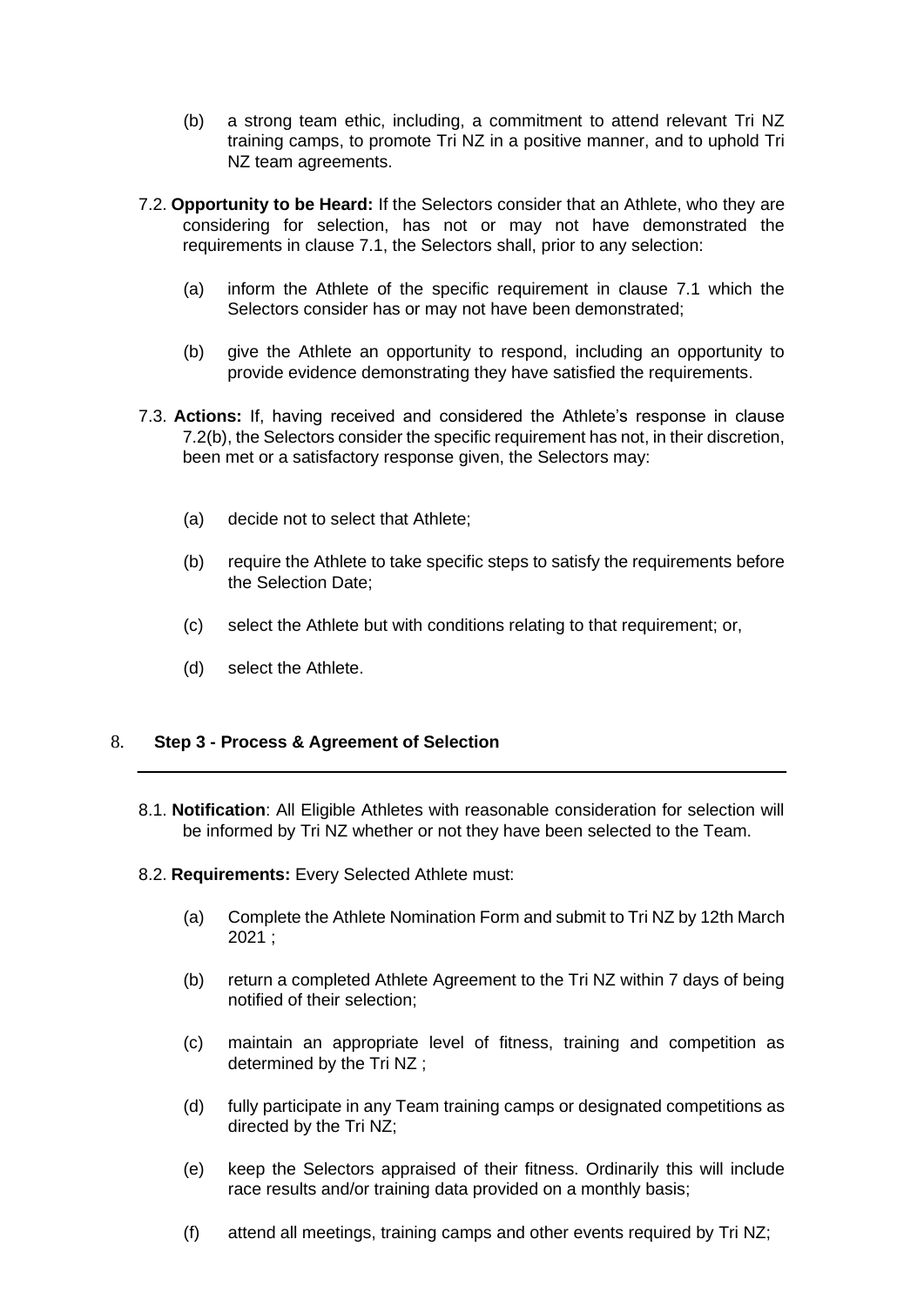- (g) comply with their obligations to Tri NZ, including but not limited to, reasonable instructions given by Tri NZ (including but not limited to directions not to travel, quarantine and isolation and other health and safety instructions as required) in relation to triathlon events.
- (h) immediately inform the Tri NZ of any illness or injury that could impact on the Athlete's capability to compete to the best of their ability, on the understanding that the Tri NZ Chief Medical Officer will inform the Selectors of any fitness concern while upholding confidentiality; and
- (i) comply with their obligations to Tri NZ.
- 8.3. **Conditions:** Tri NZ may select an Athlete, subject to conditions. For example, conditions of selection may include those noted below or any other conditions specified by the Selectors:
	- (a) recovery from injury to the satisfaction of the Selectors, after consultation with Tri NZ, by a specified date;
	- (b) qualification of a quota place for the Event under the World Triathlon Rules system by a specified date; and/or
	- (c) meeting a specified performance or testing requirement.
- 8.4. **Satisfying Conditions:** If selection of an Athlete is conditional, the specified conditions must be met to the satisfaction of the Selectors before that Athlete's selection is made unconditional. If they are not met, then the Athlete will immediately cease to be a Selected Athlete.
- 8.5. **Replacement Athlete:** If prior to the Selection Date, a Selected Athlete does not satisfy a requirement of their selection, the Selectors may, in their sole discretion, select another Athlete in accordance with this Selection Criteria.
- 8.6. **Announcement of the NZ Team:** Tri NZ shall, within reasonable time of the Selection Date, publicly announce the Team.

#### 9. **Appeals**

9.1. **Non-Selection Appeal:** An Athlete may appeal to Tri NZ against their nonselection in accordance with the Tri NZ Selection Appeals Policy.

#### 10. **Inconsistencies**

10.1. **Inconsistency:** In the event there is any inconsistency between this Selection Policy and any other policy or agreement, this Policy shall prevail.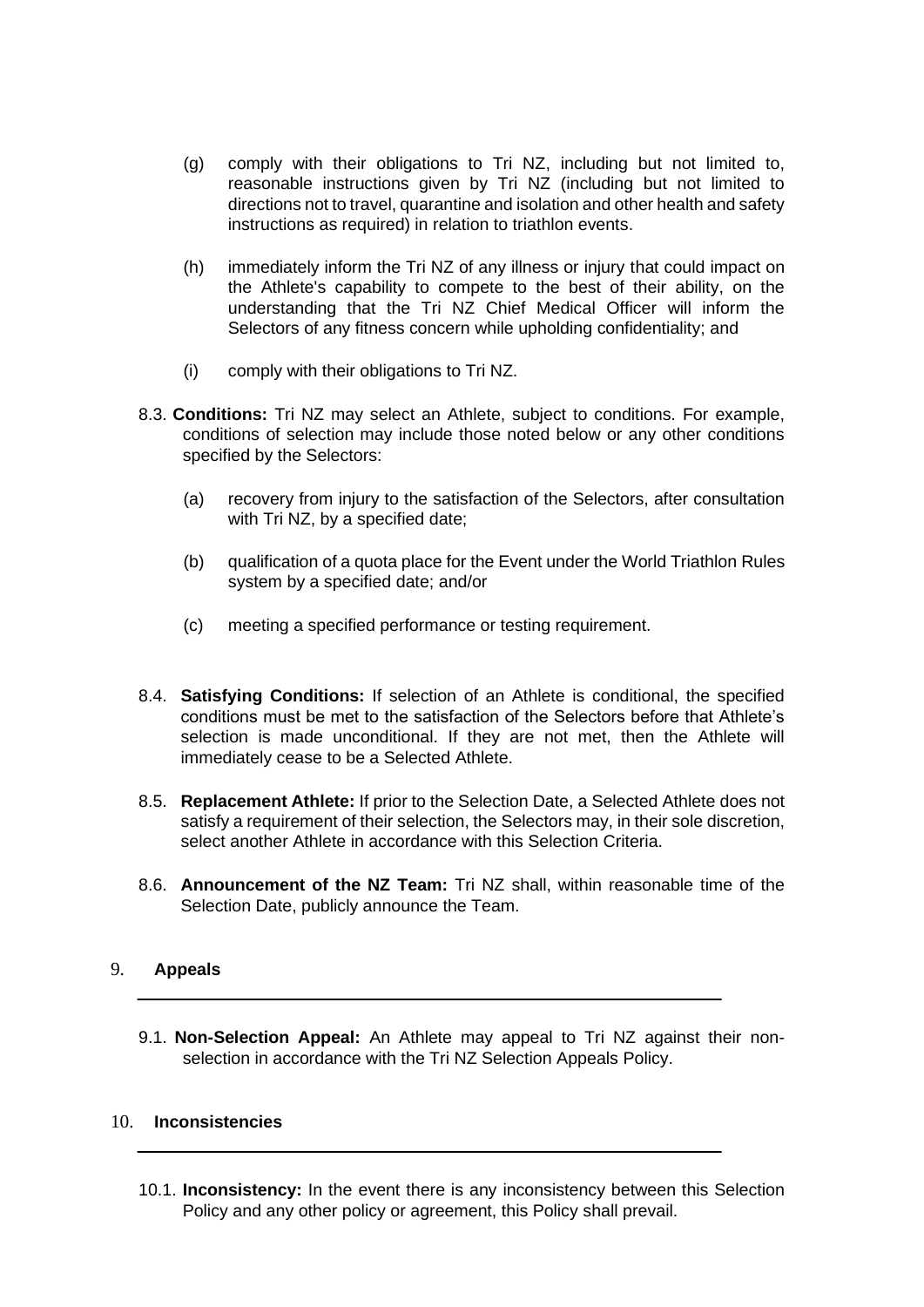10.2. **Higher Standard:** If this Selection Policy imposes a higher qualification standard or a lesser number of participants than stated by the rules of the Event, this shall not be regarded as an inconsistency.

#### 11. **Amendments to this Selection Policy**

- 11.1. **Amendment:** This Selection Policy may be amended from time to time by the Tri NZ Elite Selection Commission, provided the prior approval of the Tri NZ Board has been obtained.
- 11.2. **Notice:** Tri NZ will give as much notice as possible of any amendment to this Selection Policy to persons it considers may be affected by any such amendment.

#### 12. **Definitions**

In this Selection Policy the following definitions apply:

- 12.1. **Athlete** means a person seeking selection in the Event Team, and other than in clauses 1.3(a), 2 and 3, means an Eligible Athlete, unless stated otherwise.
- 12.2. **Athlete Application** form means the form athletes are required to fill out for consideration for selection
- 12.3. **Athlete Agreement** means the agreement that must be completed by any Selected Athlete wishing to take their place on the Team.
- 12.4. **DFSNZ** means Drug Free Sport New Zealand.
- 12.5. **Eligible Athlete** means an Athlete who meets the eligibility requirements in clause 3, unless specified otherwise.
- 12.6. **Event** means the Elite Junior Men's Triathlon and the Elite Junior Women's triathlon at the 2021 World Triathlon World Championships in Bermuda on 15- 17<sup>th</sup> October, unless specified otherwise.
- 12.7. **Extenuating Circumstances** means the inability of an Athlete to compete or perform to an optimum level due to factors which occur to them (during a race, event, in testing or at any other time) including, but not limited to, the following:
	- (a) Injury or illness;
	- (b) Travel delays;
	- (c) Equipment failure;
	- (d) COVID-19 restrictions;